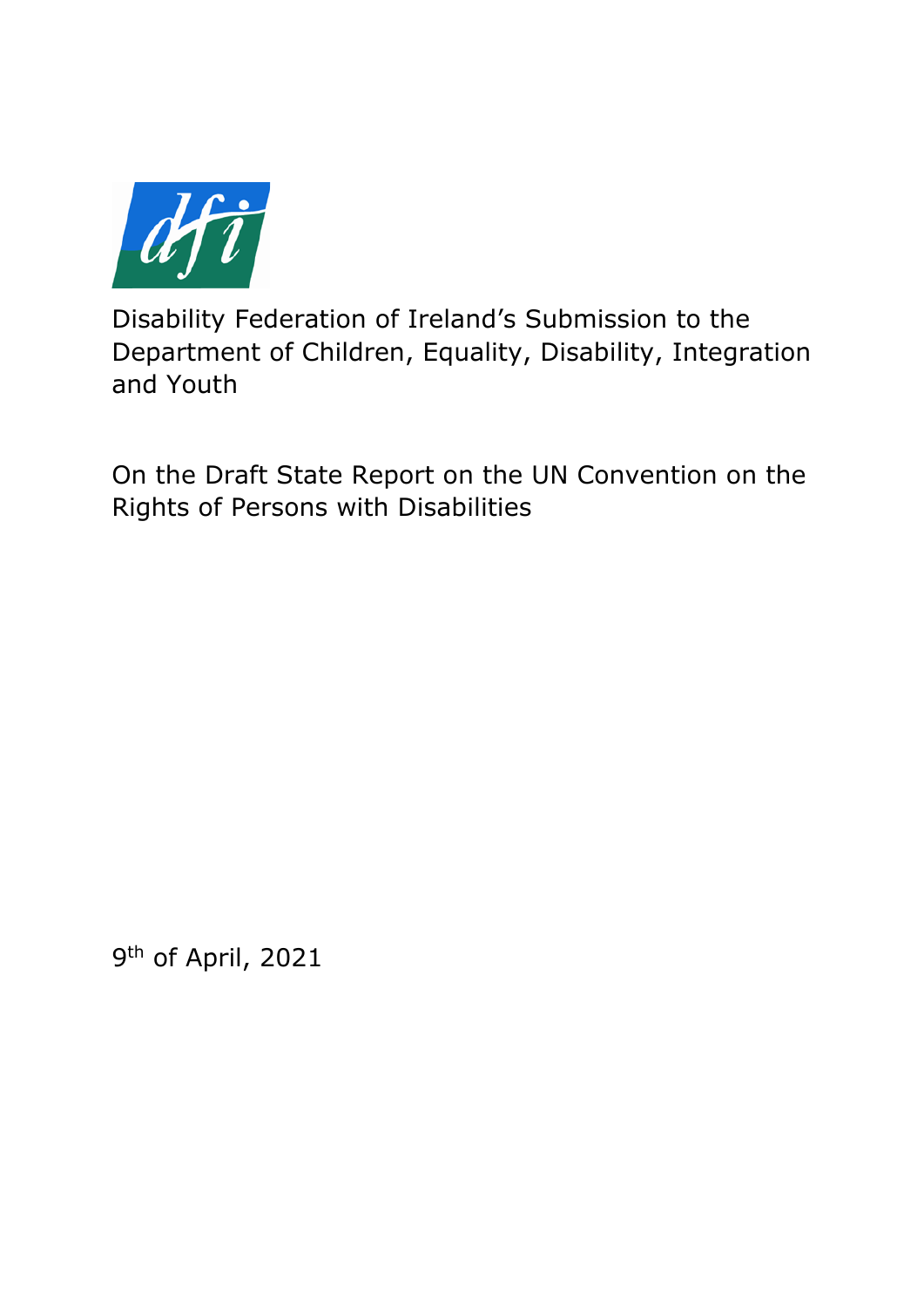The Disability Federation of Ireland welcomes the chance to comment on the state's draft submission on the UN Convention on the Rights of Persons with Disabilities, UN CRPD. This initial report to the Committee on the Rights of Persons with Disabilities is an important moment for Ireland. The Programme for Government states: "Ever since Ireland ratified the UN CRPD, we have signalled to those with a disability that we are now serious about making a difference – a difference that will make things better. The ratification raised awareness of the lived experience of people with disabilities, but we have much more to do." 1

With this initial report, it's important that Ireland set a clear baseline on the lived experience of people with disabilities in Ireland. This baseline should take into account what services and programmes are available, what obstacles people with disabilities still face, where the state is doing well in delivering equality for people with disabilities, and where improvements need to be made. Only by setting this baseline, and using clear indicators, can Ireland's progress in the years ahead be properly measured.

For this submission, DFI carried out an extensive consultation process. We held a public webinar explaining the role of civil society in the state report. After that, we held three roundtables with people with disabilities, addressing the topics of physical access, access to services, and participation and consultation. We created and circulated a survey on the state report. Finally, we held a roundtable for our members, to get their feedback on the state report. All of this work is reflected in this submission.

There are a number of overarching issues identified during this consultation, that although cannot be linked to any specific Article, nonetheless require consideration by the Department. Firstly, many of those who contributed to our consultations expressed a strong view that the report falls far short of creating this sort of comprehensive overview. In a consultation that DFI held people with disabilities stated that the report did not capture their experience of living in Ireland. The lists of programmes, policies, committees and legislation read like a "talking shop" that had no relation to the experiences of people on the ground. Indeed, while the report lists an impressive number of programmes and legislation, it does little to discuss the details of implementation, or how successful Ireland's work has been to improve the lives of people with disabilities. The report suffers from a lack of data and statistics. It also fails to address the chronic problem of resource shortages. In a state where many services are resource driven, rather than demand driven, this is an egregious oversight.

In addition, participants believed that the report also fails, in many cases, to note where the state has failed to live up to its own obligations. For instance, many pieces of important disability legislation in Ireland have not been fully commenced. The report mentions the Education for Persons with Special Educational Needs Act 2004 and the Assisted Decision Making (Capacity) Act 2015 which fall into this category. No mention is made of other legislation, such as the Citizen's Information Act 2007,

<sup>&</sup>lt;sup>1</sup> Programme for Government Our Shared Future, June 2020.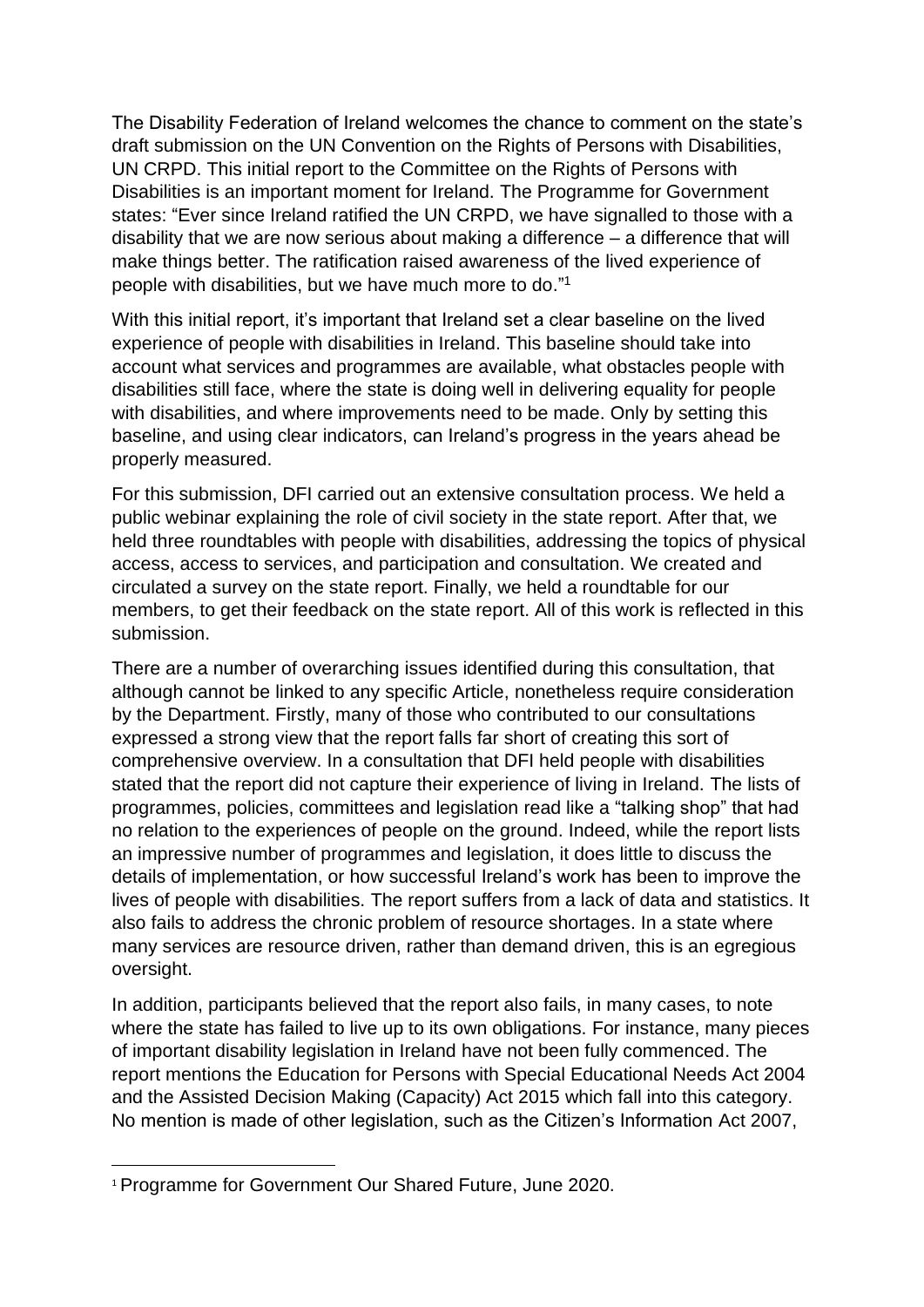or the Disability Act 2005 in this regard. This report would be an appropriate place for discussions of why such legislation remains only partly commenced, and to make a firm commitment to see it fully commenced.

Drafting this report also presents an opportunity for Ireland to reflect on the current shortcomings in the way the state addresses the inequalities faced by people with disabilities. Even in its current form, the report makes clear that there is still much work to be done. Currently, different parts of government often fail to work well together in addressing the obstacles faced by people with disabilities.

The Programme for Government repeatedly emphasises implementation and collaboration.

"Improve and change services through better implementation and collaboration."<sup>2</sup>

"Resource the National Disability Inclusion Strategy, with an emphasis on close collaboration between state agencies and civil society." <sup>3</sup>

"In doing more, we now need to improve the services through better implementation and by working together across Government in a better way." 4

Currently, this report does not mention many of the commitments in the programme for government or reference the ground-breaking development of the new Disability Matters Oireachtas committee.

The Joint Oireachtas Disability Matters Committee was established on foot of a Programme for Government commitment "to assist in the monitoring and implementation of the provisions in the Convention…." It is greatly welcomed by DFI as we sought this as one of two essential infrastructural developments. There is now a mechanism at Oireachtas level to focus on implementation and monitoring.

The creation of the Joint Oireachtas Disability Matters Committee is a groundbreaking development. To be fully effective there needs to be a strong executive arm to oversee and drive this project. Being "serious about making a difference" requires active executive leadership and coordination coming from the Department of An Taoiseach.

There is no implementation mechanism operating at central government level to lead and coordinate the necessary efforts across the public sector and beyond. DFI had also sought that there be a Minister of State within the Department of An Taoiseach to provide the overall leadership and coordination that rightly must come from that Department. That proposal was not taken up and no alternative mechanism has been put in place to ensure overall project management of the work needed. This is a missing link to ensuring that there is efficient and effective execution of the commitment to implement the UN CRPD fully in Ireland.

<sup>2</sup> Programme for Government pg. 78

<sup>&</sup>lt;sup>3</sup> Programme for Government pg. 78

<sup>4</sup> Programme for Government pg. 77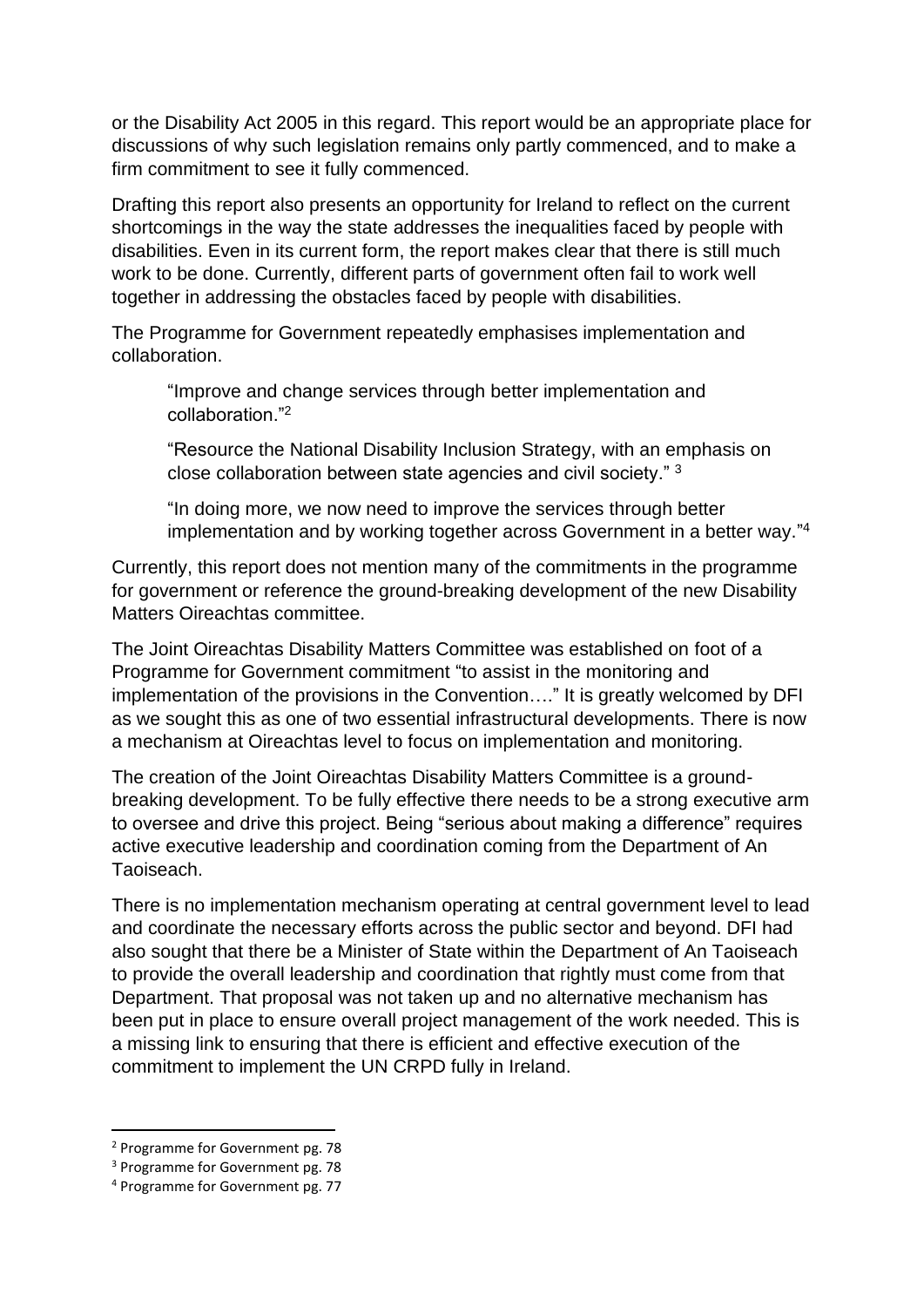### **General Provisions of the Convention – Article 1-4**

The first four articles of the UN CRPD cover the basic principles of the convention, as well as a state's general obligations under the treaty. Ireland uses this part of the report to detail its own history with the UN CRPD, some facts about disability in Ireland, and some of the framework to promote and protect the rights of people with disabilities in Ireland. There is no discussion of Disabled People's Organisations, DPOs, although their participation in the implementation of the UN CRPD is required under article 4.3. Many people with disabilities think that DPOs are underfunded and under-supported in Ireland.

The National Disability Inclusion Strategy, NDIS, is mentioned, but there is little detail on its implementation. This is a theme that is repeated throughout the report, with mentions of the state's commitments under the NDIS, with no discussion on how well the state is doing in meeting those commitments. Even less detail is given on the Comprehensive Employment Strategy.

No mention is made of the new Committee on Disability Matters as a UN CRPD monitoring mechanism or the Public Sector Duty, and little is said about the general obligations of article 4

Three different definitions of disability are given, Disability Act 2005; Equal Status Act 2000-18; and Census 2016. The census definition is the broadest. It does not state which definitions apply in which cases, or what the government sees as the most relevant definition in terms of UN CRPD. The Census data on the number of people with disabilities is given but this may not be the definition applied.

### **Article 5 – Equality and Non-discrimination**

This section of the report covers the laws that protect equality and prevent discrimination in Ireland. It also covers statistics around discrimination against people with disabilities in Ireland. It does leave out some gaps in Irish law, where discrimination is still permitted These include exemptions in the Equal Status Act for bodies such as insurance companies. These gaps allow, for instance, insurance companies to charge higher premiums to companies that employ people with disabilities. For other gaps, such as the fact that the "disproportionate burden" standard for reasonable accommodation is not universal, no timeline is given for legislation to address this problem.

There is a mention of the Centre for Excellence in Universal Design (CEUD), but it's not made clear that the work of this centre is mostly advisory, and the standards that it designs do not have automatic force in law. The statistics chosen to illustrate discrimination in Ireland are from the Household Survey, and cover how many people with disabilities felt discriminated against. This is a fairly subjective measurement, and more objective measures of discrimination in Ireland do exist. In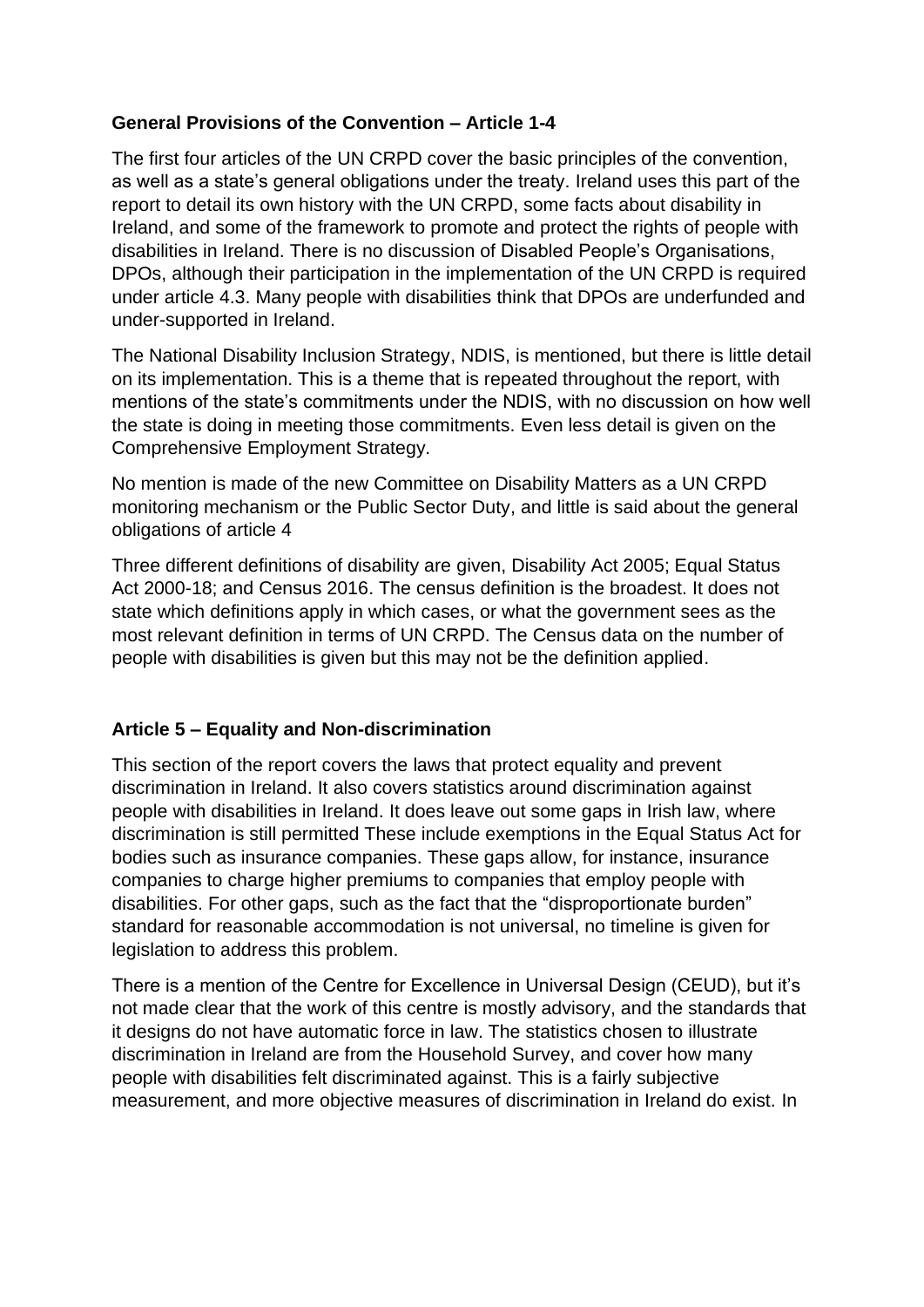2018, IHREC and the ESRI worked together on a report on discrimination against people with disabilities in Ireland.<sup>5</sup>

# **Article 6 – Women with Disabilities**

As with many other sections of this report, this section is very focused on the state's work, agreements and policies the state has in place, but not on the experience of being a woman with a disability in Ireland. Even looking at this list of programmes, there are clear gaps that leave out large numbers of women with disabilities. Such as:

- There is a commitment to gathering improved data and information on women with disabilities leaving institutional care moving to new models of independent living in the community. There is no commitment to studying the experience of women with disabilities who are already living in the community, or who acquire their disability later in life. This is despite the fact that these women are in the vast majority of women with disabilities.
- The report gives specific actions around greater levels of participation in public life by deaf women and girls, but no specific action to encourage greater participation of women with disabilities more generally.
- There is a commitment to "undertake further research to quide maternity services and supports for women with disabilities during and post pregnancy." No commitment is given to provide greater support to women with disabilities who choose, or do not have the choice, to become mothers.
- A commitment to supporting women with disabilities around their general sexual health and the unique challenges they face in accessing support is required. For example, physical access to cervical testing, breast check supports (particularly mobile vans providing this service) and STI clinics. And again, the plan is for research, with no commitment to implementation. The report also does not address the difficulties that women with disabilities have accessing mainstream services for women. This includes difficulties accessing domestic violence services, including women's shelters.

# **Article 8 – Awareness-Raising**

This article addresses raising awareness about people with disabilities, their contributions to society, and the barriers they face in society. The first problem in this section of the report is that in addition to including awareness raising about people with disabilities, paragraphs 63, 65, 71 and 72 deal with raising awareness among people with disabilities of education and employment programmes. These programmes do not belong in this article, and would be better placed under articles dealing with education and employment.

<sup>5</sup> [https://www.esri.ie/news/new-esri-ihrec-research-shows-people-with-disabilities-much-more-likely-to](https://www.esri.ie/news/new-esri-ihrec-research-shows-people-with-disabilities-much-more-likely-to-experience)[experience](https://www.esri.ie/news/new-esri-ihrec-research-shows-people-with-disabilities-much-more-likely-to-experience)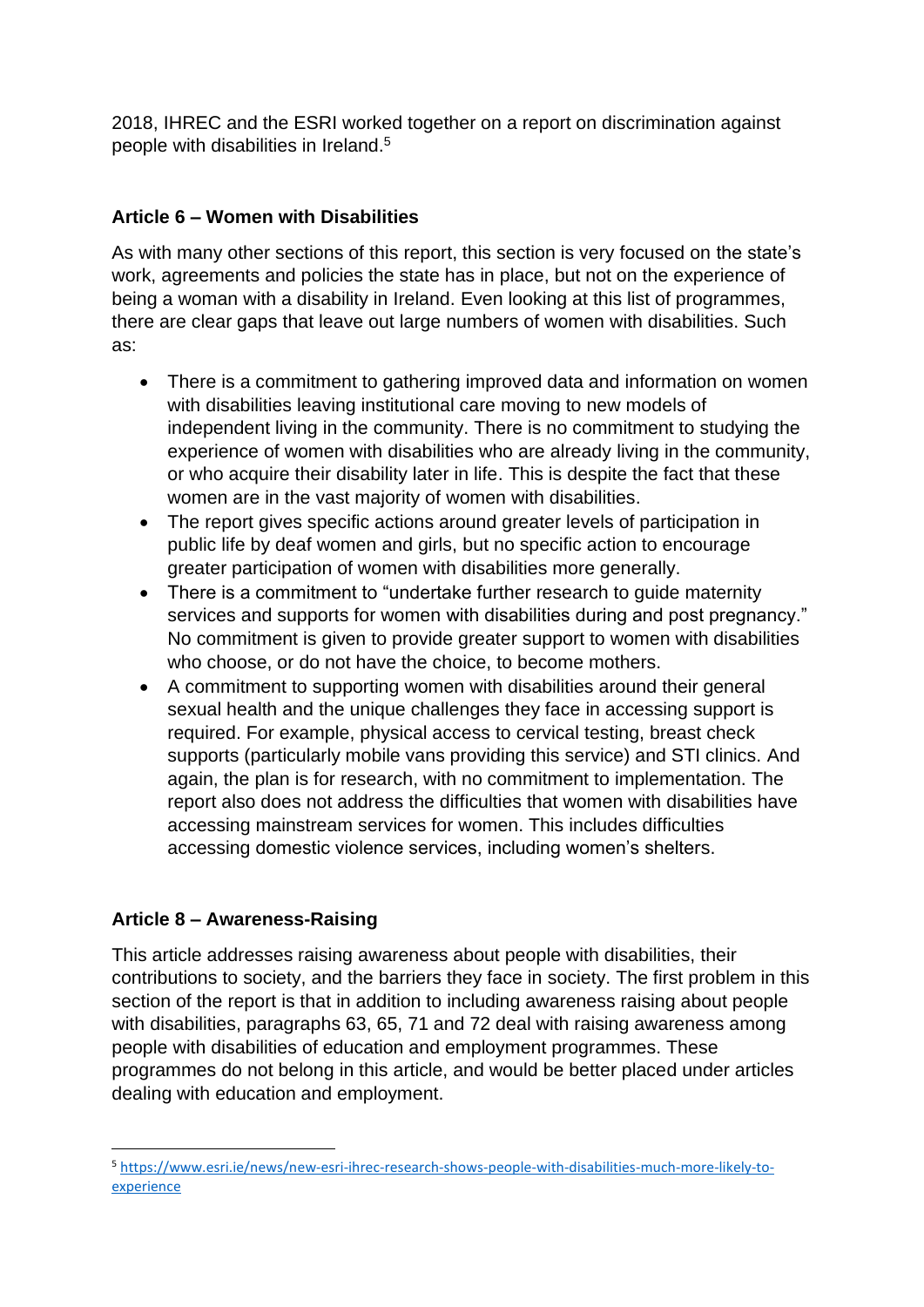The point about all public sector employees receiving disability awareness training is welcomed, but there is no timeline given for this to be achieved. The report also leaves out some awareness raising campaigns that have taken place in the community. #Purplelights is a campaign to raise awareness of the International Day of Persons with Disabilities, 3 December, which is led by people with disabilities. Make Way Day, an awareness raising campaign led by DFI, is located under Article 20, while we feel it would be better placed here.

# **Article 9 – Accessibility**

The focus of this article is all forms of accessibility, including physical, information, and services. This is obviously a very important issue to people with disabilities in Ireland. There are some areas where people with disabilities had praise for Ireland's accessibility. These include:

- Many people had positive experiences with the Luas, although there is not always space for a wheelchair user to board
- People had positive comments on the changes to the DART, including work to reduce advance notice and improve the lifts. Although a few people still had problems using the DART, including trouble with unmanned stations and broken SOS buttons
- The Customer Service Officers on Irish Rail were welcomed
- The pandemic programme in rural public transport, which included transport to medical appointments and delivery of shopping, was very welcomed.
- Dublin Bus's Travel Assistance Scheme is very popular, although participants felt it did not receive enough state support, and were disappointed the state has not expanded the programme beyond Dublin Bus.

However, the report once again fails to capture the experience of people with disabilities living in Ireland. In this case, one problem is that the report is very Dublin focused, with less attention given to the accessibility challenges experienced by small towns and rural areas in particular. There are still many issues around the accessibility of buses in Ireland, including in Dublin. Bus stops are not always accessible, and neither are buses. People are unhappy about many recent changes, such as the removal of yellow bus stop poles in Dublin, and the new single decker buses, which are seen as less accessible.

There is also little discussion of the problems with Part M of the building regulations. While this sets minimum standards, most people agree these standards are not good enough to be truly accessible. Any plans to reform Part M should be discussed in the report. There also needs to be more discussion around the access officers. While many access officers are dedicated and do good work, it is not a full-time position. They also do not have their responsibilities and duties clearly defined in law, and often work with no budget. None of these problems are clear in the report.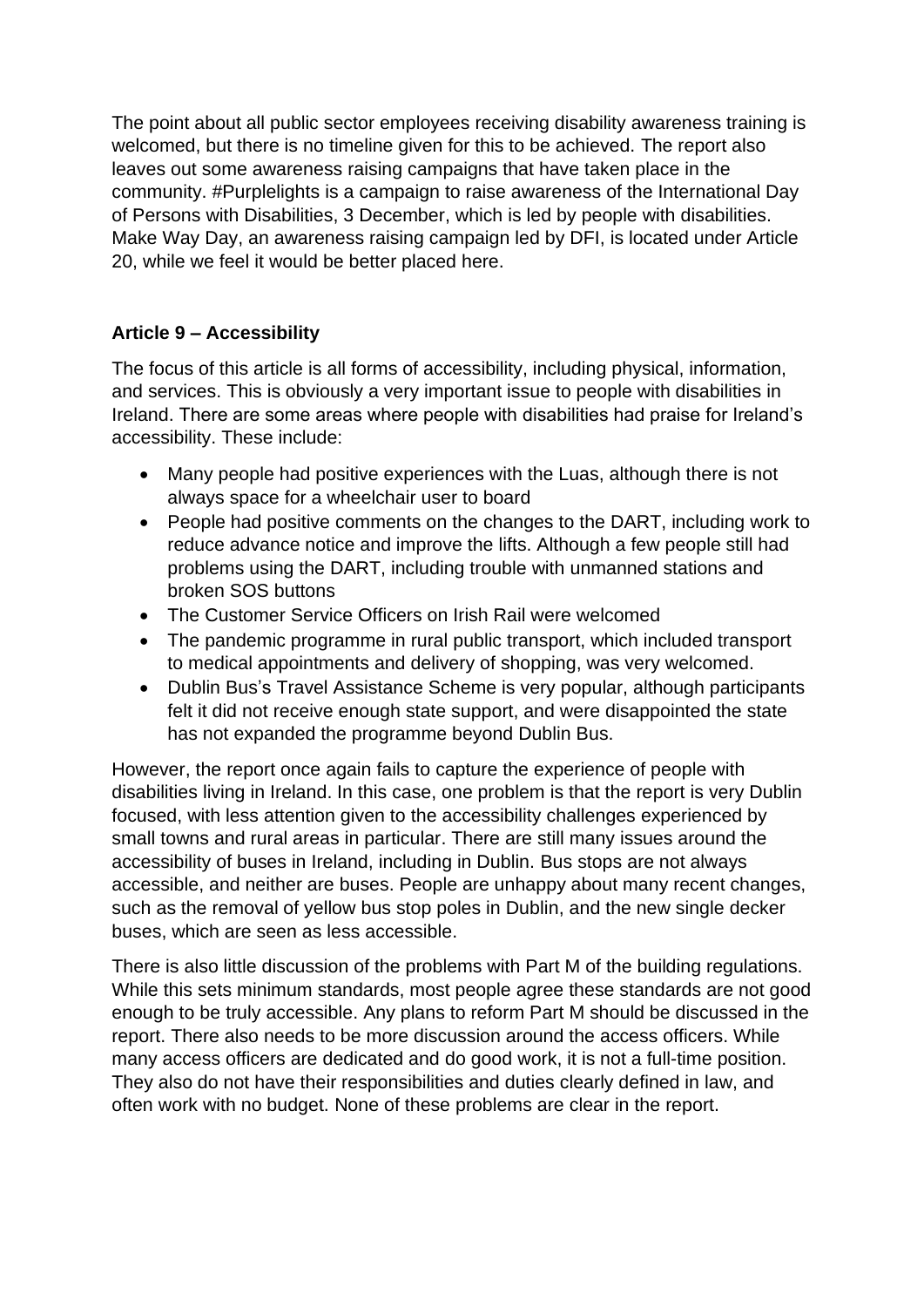# **Article 11 – Situations of Risk and humanitarian emergencies**

One of the most important subjects found under this article is the state's response to the COVID-19 pandemic, and how that response included people with disabilities. There are a number of gaps in how the report addresses this issue. These include:

- The NPHET Vulnerable People sub-group with disability representation is mentioned, but it does not make it clear that this has been disbanded and was only in place for the early stages of the pandemic. The High Risk Subgroup which replaced it and does not have disability organisation representation is not mentioned.
- The success of the enhanced summer programme is overstated. The report does not give figures on participation and the eligibility criteria is unclear.
- The report does not go into much detail on impact of school closures on children with additional needs or measures put in place (other than guidance notes).
- As with schools, the information on service closures is not very specific.
- Income support measures for the general population are detailed but it doesn't draw attention to lack of specific measures for people with disabilities.
- The report also leaves out issues such as the inequity between PUP and similar payments put in place and Disability Allowance; difficulties for people with disabilities who are high risk when their workplace re-opens in terms of availing of supports, and other issues faced by people with disabilities. The report only gives the rate of one of the payments listed.

### **Article 12 – Equal Recognition before the law**

It is disappointing that Ireland intends to keep its declaration on Article 12. By declaring its intention to allow the continuation of substitute decision making in circumstances where the UN CRPD would not support its use, Ireland is failing to fully implement the convention. When states such as Ireland, that claim to support human rights, take declarations such as this, they provide cover for other states to dismiss the authority of the UN, and continue to ignore human rights. Many states have taken no such declaration to Article 12, and they do not seem to have suffered any ill-effects from not doing so.

# **Article 13 – Access to Justice**

This article deals with access to justice, including ensuring that the court system and the police are disability-friendly and accessible to people with disabilities. In the report, clear gaps in ensuring access to justice can be seen. The discussion on access to the court system is almost exclusively focused on physical accessibly. It does include induction loops, but does not cover other accessibility problems. These could include:

- Lack of accessible information
- Lack of disability awareness among court system staff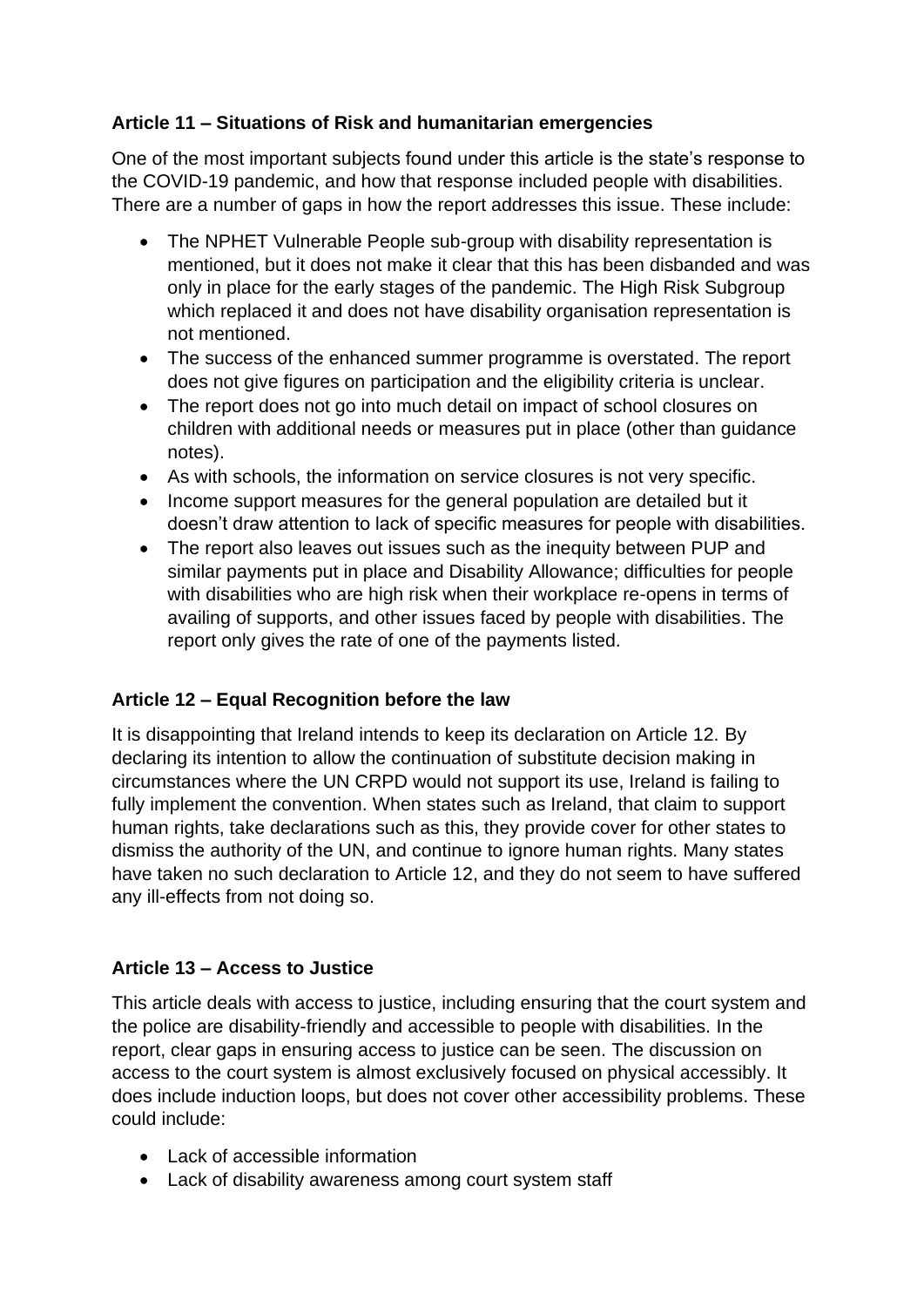• Negative attitudes and stigma towards people with disabilities

There is also a lack of discussion around supporting defendants with a disability, including access to special consultation areas, sign language interpretation and other aids to support them in their defence.

We do welcome the work the Gardaí have begun on hate crimes, and look forward to seeing the outcomes of this work.

### **Article 14 – Liberty and security of the person**

This article of the convention addresses the right of people to not be detained arbitrarily, or based on their disability. Ireland has stated that it will keep its declaration to this article. DFI would like to discourage this, for the same reasons given to the declaration on Article 12.

Ireland admits in this report that current Irish law does not meet the standards of Article 14. New legislation is being prepared, but no timeline for this new legislation is given. There is also no discussion of how the Assisted Decision Making (Capacity) Act 2015 will affect the right to liberty. The report should also be updated on the progress on the review of the Mental Health Act.

### **Article 16 – Freedom from exploitation, violence and abuse**

As in many other sections of the report, this section gives a list of legislation, policies and commitments, without discussion on their effectiveness, or what the experience of people with disabilities is. There are not many statistics in this section, to illustrate the problem of violence against people with disabilities. There is also no mention of the lack of hate crime legislation in Ireland.

### **Article 17 – Protecting the integrity of the person**

In this section, a longer discussion of how the Assisted Decision Making (Capacity) Act 2015, and its full commencement will affect the way that people with disabilities exercise their right to bodily integrity, would be useful. There is also no discussion of the need for accessible information in ensuring full consent to, for instance, medical procedures.

Finally, the section of the report on sterilisation and forced abortion only covers abortion. It does not address any protections—or the lack of them—to forced sterilisation in Ireland.

### **Article 18 – Liberty of movement and nationality**

The discussion of immigration in this section of the report does not cover what kinds of reasonable accommodation or support are available to people with disabilities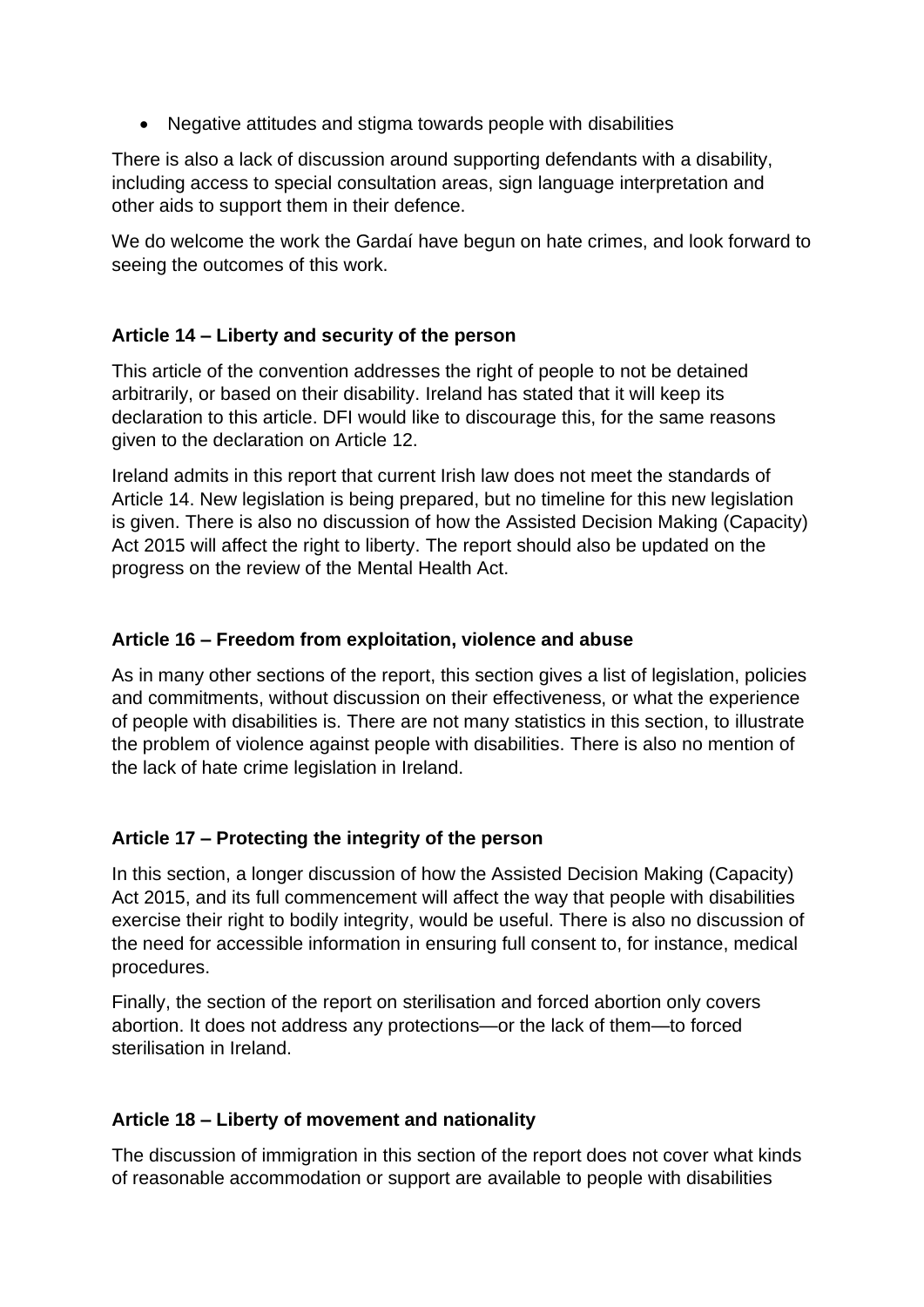going through the citizenship process or getting their passport. It also does note that people with certain disabilities may be refused entry to Ireland, and there is no suggestion that this will be changed to conform to the requirements of the UN CRPD.

There is also no discussion of Direct Provision, the impact it has on refugees with disabilities, and the plans to change the Direct Provision system.

### **Article 19 – Living Independently and being included in the community**

There is no discussion in this section of the report of the under-resourcing of many of the services that people with disabilities rely on to live independently. There is also no mention of the fact that there are very few entitlements to these services in Ireland. For the most part, there is no statutory right to receive the services that a person needs to live independently. This fact is not made clear in the report. People with disabilities will only receive them if the resources are available, and at present they are not. This service delivery model, and our broader level of implementation, resources and cross-departmental coordination in the area of housing, does not support true choice and control for people with disabilities, and has led to shortages of critical services for independent living, such as Personal Assistants.

There are a number of gaps in the report. These include:

- The report states that Housing Disability Steering Groups are found in all local authorities, but as of this time, not all local authorities have their HDSG fully operational, and relevant actors do not always attend meetings.
- Time To Move On is mentioned, but the report does not mention that this programme was meant to be concluded by 2018. If possible, the 2020 figures should also be added to the report.
- The report mentions that The National Housing Strategy for People with Disabilities was extended from 2016 to 2020. There is no discussion of what obstacles the strategy encountered that required an extension. Any details about the post 2020 strategy would also be useful.
- There is no discussion about a path to independent living for people with disabilities who are currently living with family.
- There is insufficient data given on what has been specifically and concretely delivered and implemented in the area of housing for people with disabilities.
- There is no discussion of the shortage of accessible social housing.
- In Ireland, it is often more difficult to receive services that support independent living in rural areas. This does not appear in the report.
- There is no mention of the disproportionate amount of people with disabilities who are homeless (27% of the homeless population) or analysis of how accessible homelessness supports are to people with disabilities.
- There is no mention of the over 1,300 people with disabilities under the age of 65 who are currently living in nursing homes, and how this will be addressed.
- While Housing Adaptation Grants are mentioned, there is no analysis of difficulties people with disabilities experience in trying to access the Grant, or the fact that the level of grant falls below current building costs.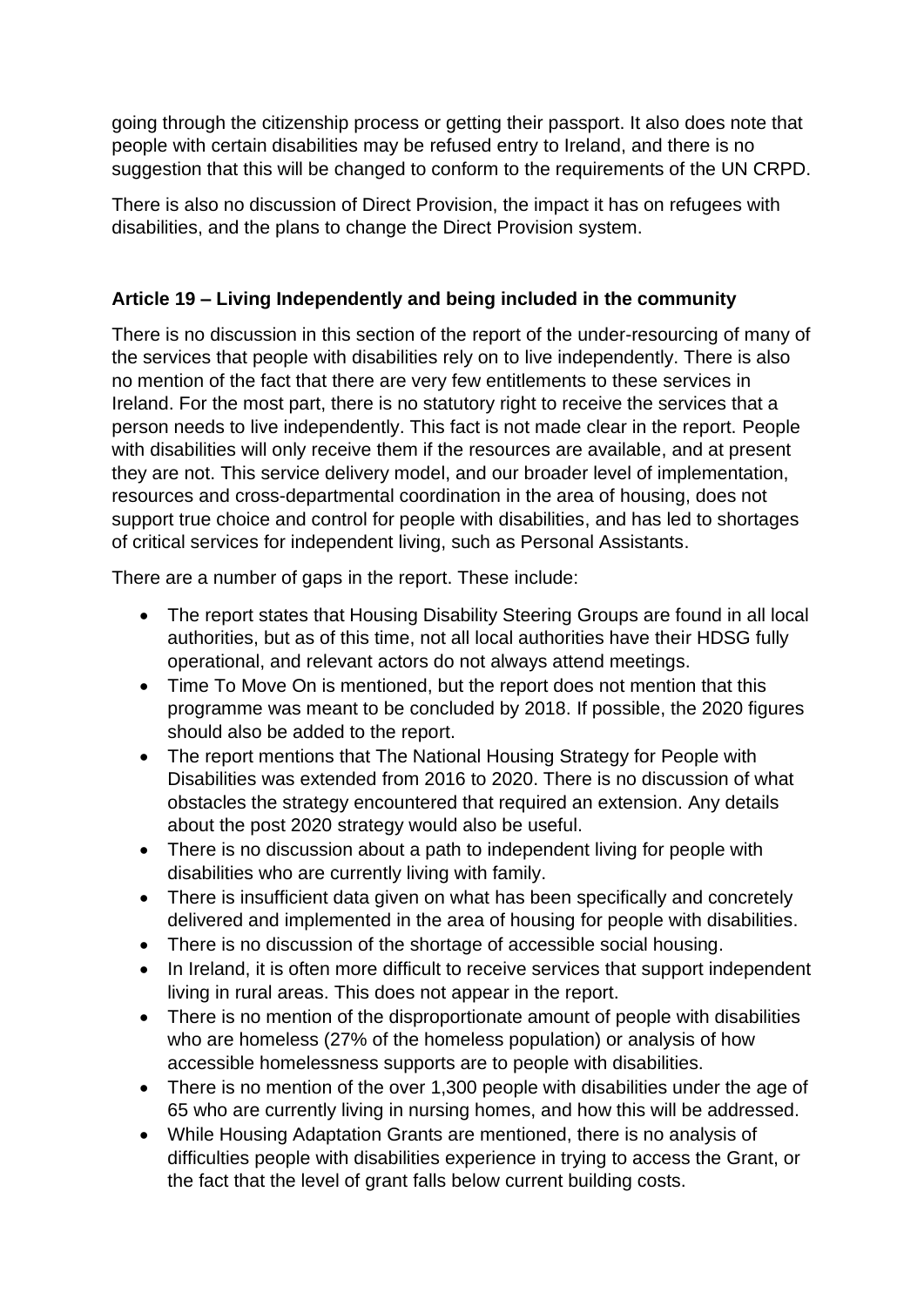• There is no analysis in how the lack of resources in community-based disability services including PA and home support services hampers access to independent living. For example, many people with disabilities cannot access social housing offered by their local authority due to a lack of support package of PA hours from the HSE.

Finally, Article 19 also states that community services, including mainstream community services, should be accessible to people with disabilities. This report only covers disability specific services. This omission should be corrected, and a discussion on the accessibility of mainstream services should be included.

# **Article 20 – Personal mobility**

This article covers both access to mobility aids, such as wheelchairs, and the ability to move through the community. While this covers various government programmes to improve personal mobility in Ireland, it's missing the way that people with disabilities experience these programmes. In DFI's own work, we have found that people with disabilities are unhappy with the way that Disabled Person's Parking Permits or Cards are distributed. People found them hard to apply successfully for, and felt that the criteria and the way the applications were carried out were based in the medical model. They had the same feelings about the ways aids and appliances are handled. For instance, currently people must apply for a VAT refund when they purchase equipment need for their disability. This creates a barrier for people with disabilities living in poverty.

Furthermore, the report does not mention programmes that support mobility that have been cut. The mobility allowance, and the recent end of the Citizen's Information assistive technology database Assist Ireland are not mentioned.

On the other hand, while there has been general praise for the Garda programme Operation Enable, which looks for the abuse of disabled parking bays and parking permits, this programme is not mentioned in the report.

DFI's campaign Make Way Day is also mentioned here. While DFI welcomes the mention, we feel that this would be better placed in the section on Awareness Raising. We would also like to be phrased in a way that makes the active role of people with disabilities clear. Make Way Day is based on people with disabilities actively pointing out the obstacles they face when traveling around their community. Without the work and participation of people with disabilities, Make Way Day would not be possible.

### **Article 21 – Freedom of expression and opinion and access to information**

There are a number of exceptions to the right to information in Irish law for people with disabilities, and while these exceptions can be seen in the report, the report does not deal with how the exceptions may have an impact on the lives of people with disabilities. These exceptions include the fact that people with a visual or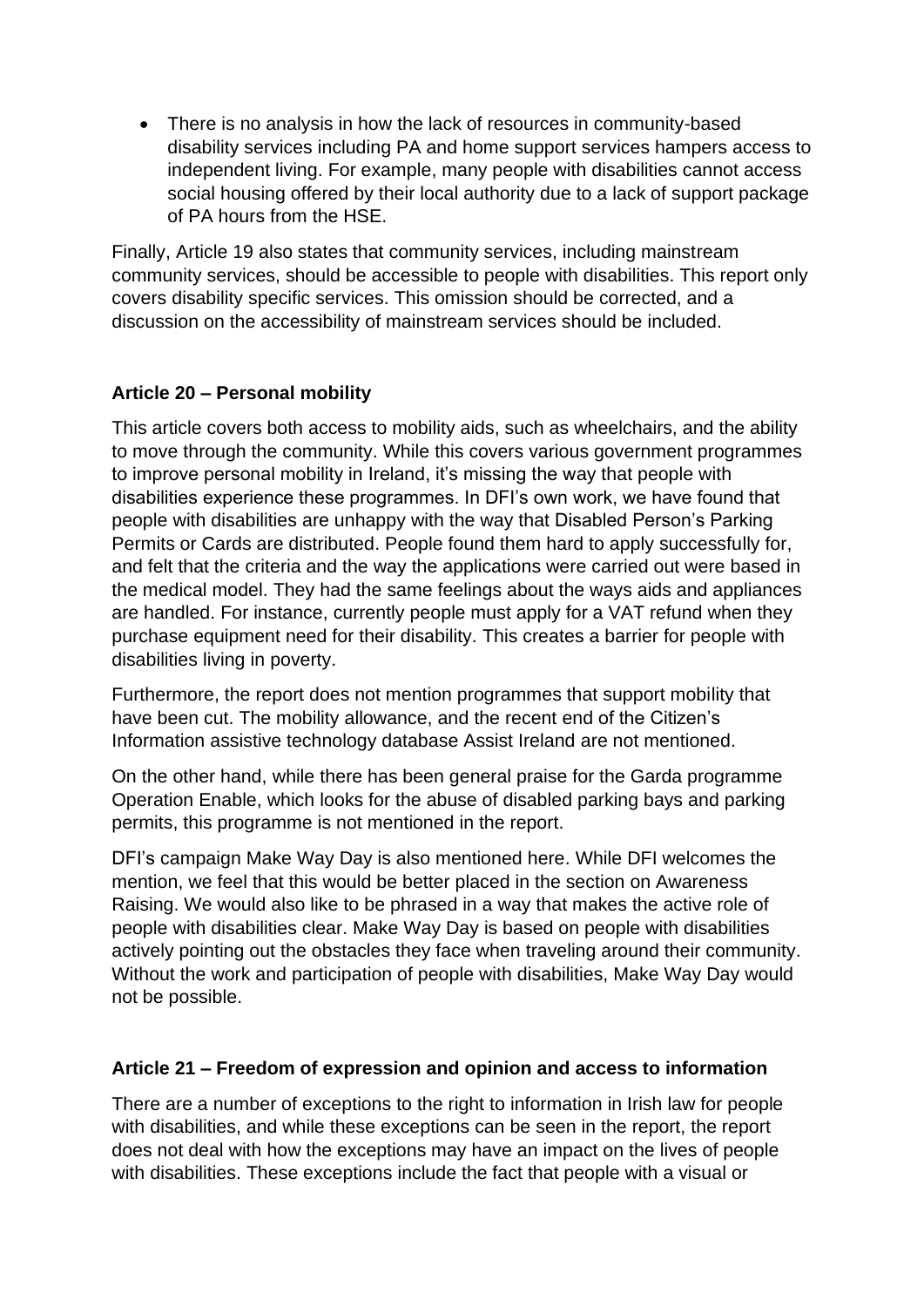hearing impairment will only receive accessible information if they request it. For people with intellectual disabilities, only information deemed relevant to them is made available in easy to read formats. How the state determines what information is relevant is not explained.

In the section on the use of sign language, the report does not discuss the experience of using sign language in Ireland. There is a shortage of interpreters, they are expensive to hire, and the state only covers the expense in certain cases. The difficulties faced in hiring interpreters are an important part of the experience of people in Ireland with a hearing impairment.

# **Article 22 – Respect for privacy**

While this section of the report lays out the protections for privacy in Ireland, it does not address the particular challenges people with disabilities might face in exercising their right to privacy. For instance, while the EU General Data Protection Regulation, GDPR, is mentioned, there is no discussion of measures the state has taken to ensure that people with disabilities understand their rights under GDPR, or any supports they are given to exercise those rights.

The report also fails to acknowledge how inadequate services can have an impact on the right to privacy. As an example, physically inaccessible private consultation rooms in medical services, Citizen's Information offices, and social welfare offices can deny people with disabilities the right to a private consultation. Those living in institutions and unsuitable accommodations can also have their right to privacy compromised by their living situation. In institutions, people with disabilities can be expected to share communal spaces, even when they would prefer to be alone. In unsuitable accommodation, a person can be confined to the downstairs of a house, and may therefore sleep or perform other private functions in communal spaces.

### **Article 23 – Respect for home and the family**

This article addresses support for home and the family. It particularly addresses the right of people with disabilities to make choices about their family life, including when and whether to have children, and the right to raise their children.

In paragraph 273, the report mentioned that the Marriage of Lunatics Act 1811 will be repealed. It is our understanding that the law has been repealed, and this is out of date.

There are also gaps in the report. These include:

- the report states that anyone who meets the criteria to adopt or foster a child can do so, but never states whether the criteria for adoption in particular will exclude people with certain disabilities.
- Census status on mothers with disabilities are presented, but not analysed. For instance, the report states that 63.7% disabled women are mothers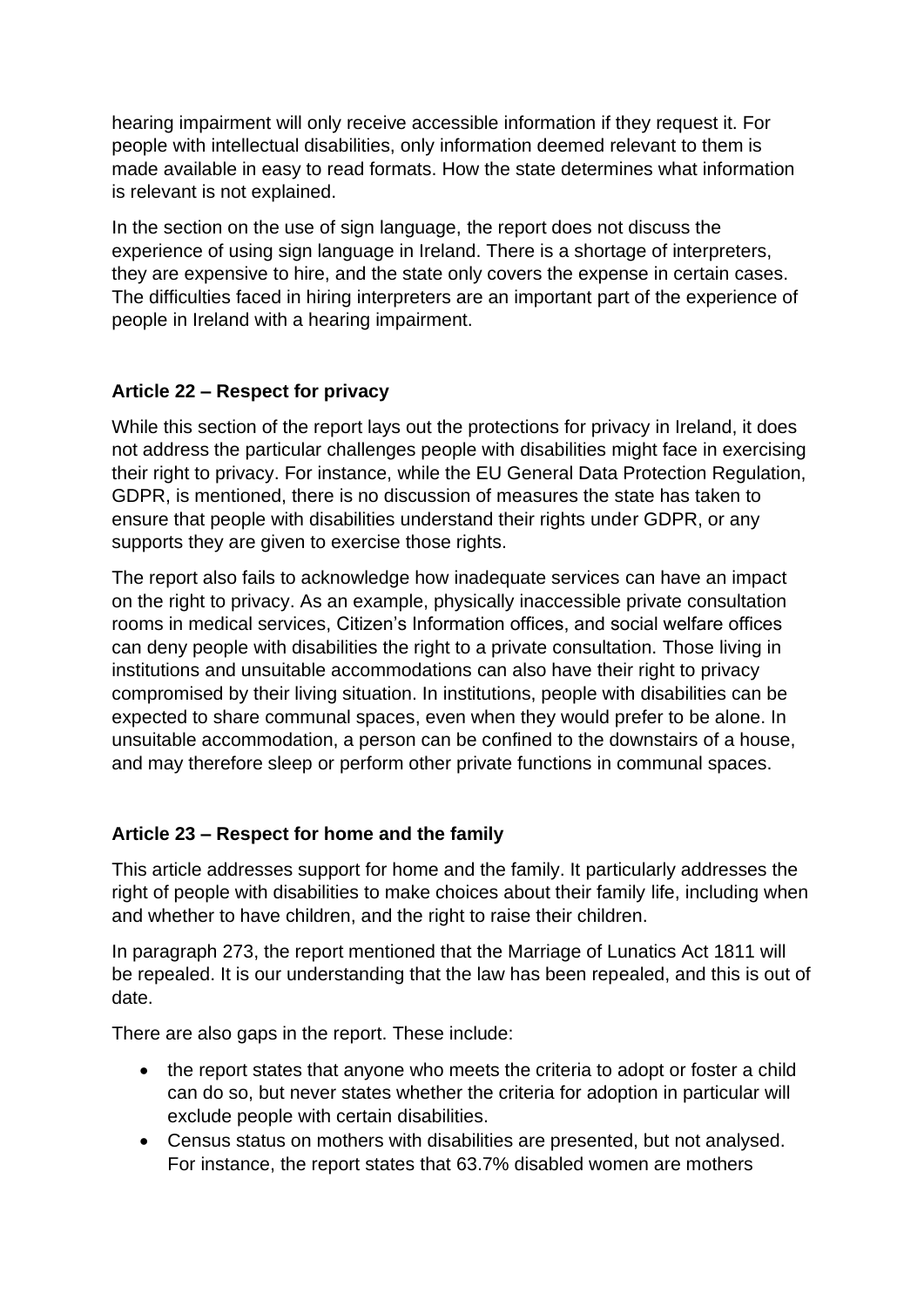compared to 46.9% of non-disabled women. This difference suggests that family planning and access to sexual education may not be equal.

• The report does not mention statistics on children of parents with disabilities/ and children with disabilities being taken into care, and what this suggests about the sufficiency of current supports for parents with disabilities and children with disabilities.

It is also worth noting that while the focus of the article is on supporting parents with disabilities to have their own family, the focus of the report is on supports for children with disabilities.

# **Article 24 – Education**

The focus of this section of the report is on education. Once again, there is a focus on legislation and policy, with little discussion of how people with disabilities experience these policies, or how successful they are. Gaps that exist in this section of the report include:

- The links between education and other areas such as health, employment, and poverty are not really explored. For example, the report does not go into how issues/delays with Assessment of Need impact access to educational supports.
- The NCSE Progress Report 2019 is mentioned, but the state report does not state that the report found that Ireland is at risk of being in breach of the UN CRPD in relation to education. The state report should also be updated with the policy advice that was due in 2020.
- Some gaps in terms of the statistics used:
	- o Narrowing of educational attainment gap of 3% for people with disabilities between Census 2011 and Census 2016- but the actual figures on what the gap still is that are in Census 2016 are not given.
	- o Figures given on numbers and percentage of children with SEN in special schools and classes, but the figure and percentage in mainstream school is not given.
	- o Number of students with disabilities in FET given but not the percentage.
- States how many pre-school age children benefit from AIM but no overall sense of the level of participation in early years education by children with disabilities.
- No analysis of the issues that occur at transition points between different stages of education and while exiting education, such as the lack of consistent supports that follow the person.
- No discussion of the need to make education accessible to people with sensory and multi-sensory disabilities, such as deafblindness.
- No mention of the fact that students with disabilities in special schools do not have access to career guidance councillors, unlike children in mainstream schools, or plans to remedy this.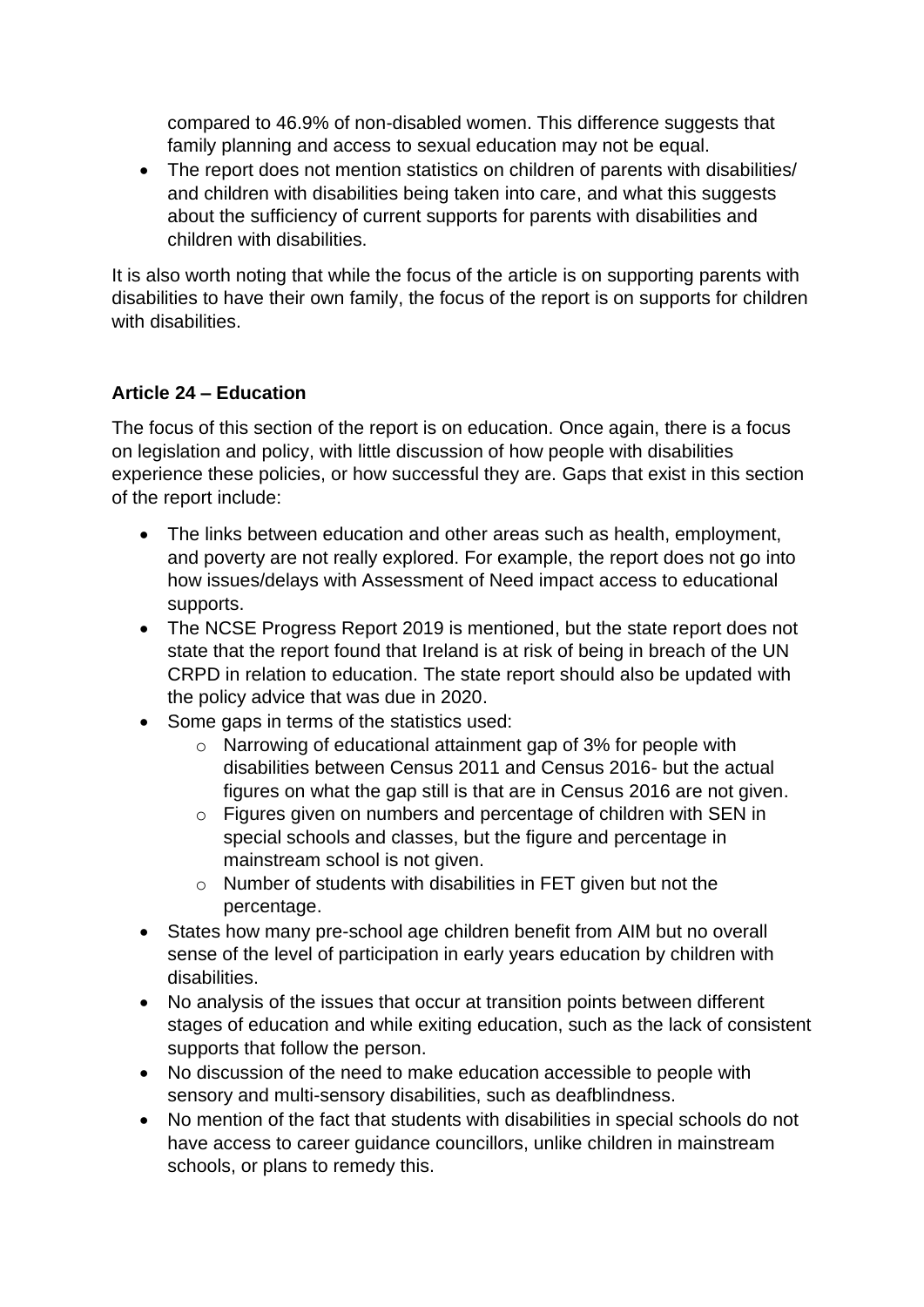In addition, the report has very little detail on further education. It also notes that the EPSEN Act is not fully commenced, but gives no timeline or commitment to commencement.

# **Article 25 – Health**

This article focuses on the importance of equality in healthcare for people with disabilities. As in most sections of this report, the focus is on listing policies and policy document, with no details on how these are implemented. There is also no discussion of issues around resourcing in healthcare. The Disability Act/Assessment of Need is mentioned in one line, without any mention of the fact that Ireland is not meeting its legal requirements laid out in the Act. Strategies to ensure that cancer screening programmes are accessible to people with disabilities are mentioned, although there have been many issues with women with disabilities ability to access cervical screening. In general, mainstream health services are at times inaccessible to people with physical disabilities, as they may lack equipment such as hoists. This is not discussed in the report. The report also does not discuss obstacles that people who are non-verbal face in the health care system.

There is also no analysis of the resource gaps in disability-specific health and social care services, particularly community-based services including PA and home support, and therapy services. The state report needs to give a better sense of the levels of unmet need, and plans to remedy this.

# **Article 26 – Habilitation and Rehabilitation**

This article is about providing services that help people with disabilities attain and maintain maximum impendence in their lives. As with other articles, programmes to provide these services are mentioned, but there is little discussion of the implementation, the experiences of people with disabilities using these services, or statistics on how many people can access these services. There is also no discussion of the resourcing of these services, and whether current resources meet demand.

Currently, there are gaps and problems in services, that are not reflected in the report. These include

- People must travel to urban places to access many rehabilitation services, although the UN CRPD requires that services be equally available in rural areas.
- Access to assistive technology is very costly, even for mainstream assistive technology. There is no right to funding for assistive technology
- Transport to get to services is often not provided, especially in rural areas
- People have to work around the routine of the service they are given, people aren't given personalised supports.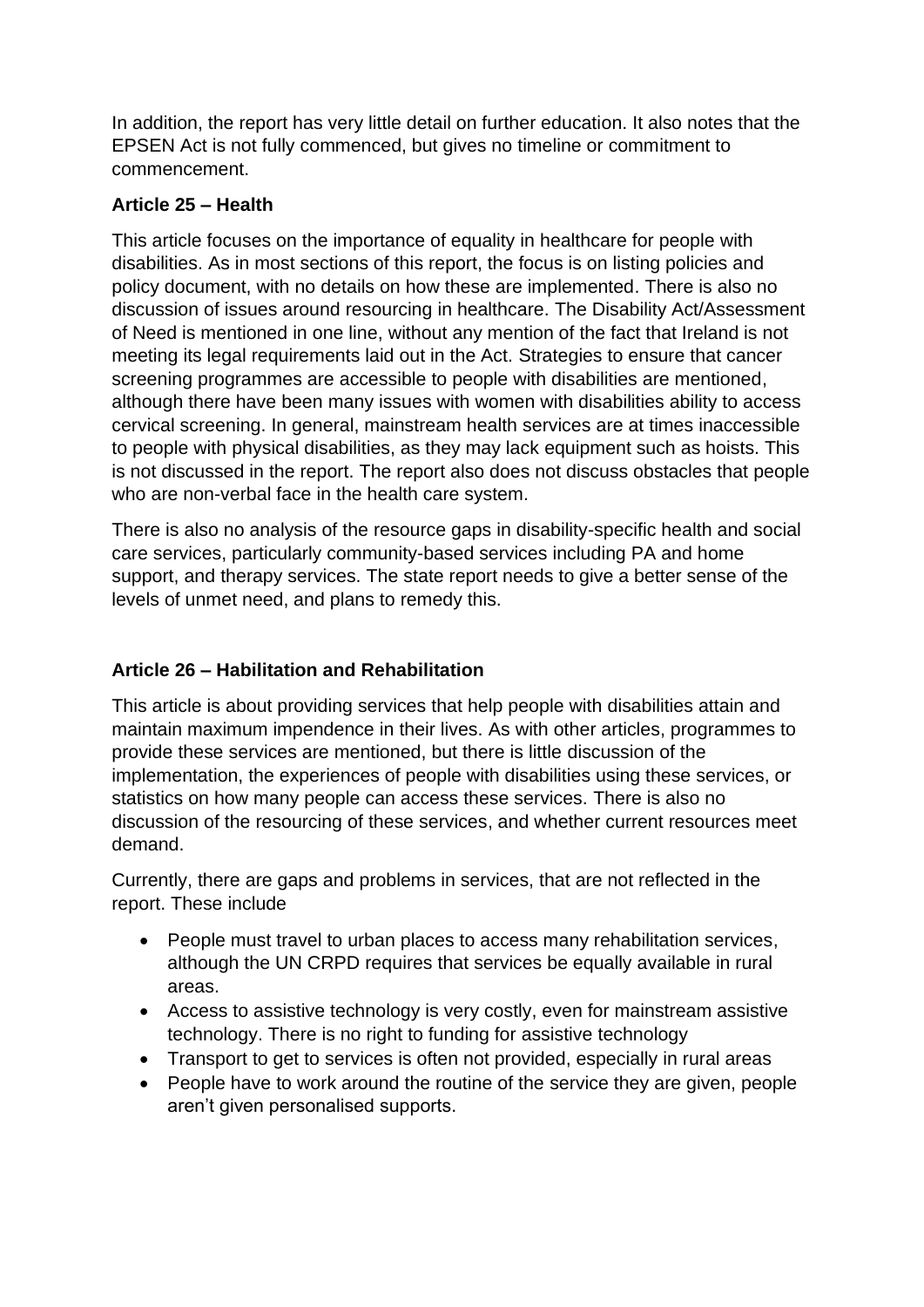# **Article 27 – Work and Employment**

This article addresses equality in employment for people with disabilities. This is very important for Ireland. The current employment rate for people with disabilities in Ireland is almost 20% lower that the EU average, one of the lowest rates in the EU. Partly as a result, people with disabilities in Ireland are far more likely to live in poverty, with a consistent poverty rate of almost 20%, one of the highest in the EU. The report describes many programmes to improve employment, but does not discuss implementation or provide data on how well these programmes work. There is also evidence of a high level of discrimination in employment in Ireland. For at least the last three years, the highest number of queries to IHREC on discrimination in employment have related to disability.<sup>6</sup> The report does not discuss the affect of the pandemic on the employment of people with disabilities, who have faced unique challenges.

# **Article 28 – Adequate standard of living and social protection**

As mentioned above, the poverty rate among people with disabilities in Ireland is disproportionately high – in 2019 almost 1 in 5 people lived in consistent poverty, while 37.7% were deemed at risk of poverty. People not at work due to disability or illness in Ireland are three times more likely to be at risk of poverty or to live in consistent poverty than the general population, and these rates sadly doubled over the past decade, during a time of economic recovery in Ireland. Therefore, it is disappointing to see that, as in other sections of this report, this section mainly lists a series of policies and existing social protection schemes, without providing any discussion of their implementation, or data on how well these policies have worked, or on how their impact is monitored and reviewed in terms of a positive impact on the shockingly high poverty levels mentioned above.

The report does not even acknowledge or mention the high poverty rate, nor does it set out a clear plan to work to reduce it in the coming years in order to deliver on the rights governed by this Article. For example, paragraph 403 mentions that a study on the cost of disability took place in 2020, and paragraph 404 mentions an NDA report that is over 15 years old. It is relevant to note that people with disabilities and disability organisations have been highlighting, and documenting the problems caused by the extra cost of disability in Ireland for over 20 years, and one academic study from 2015 has estimated that this cost could be up to €207 a week (meaning it is more than the €203 provided to those who live on Disability Allowance). Many organisations and individuals have been calling for this to be addressed and acknowledge through a cost of disability payment for years. None of this background is acknowledged in the report.

Other issues not addressed in the report are some of the gaps found in Irish services. Two examples of this are:

<sup>6</sup> According to IHREC's annual reports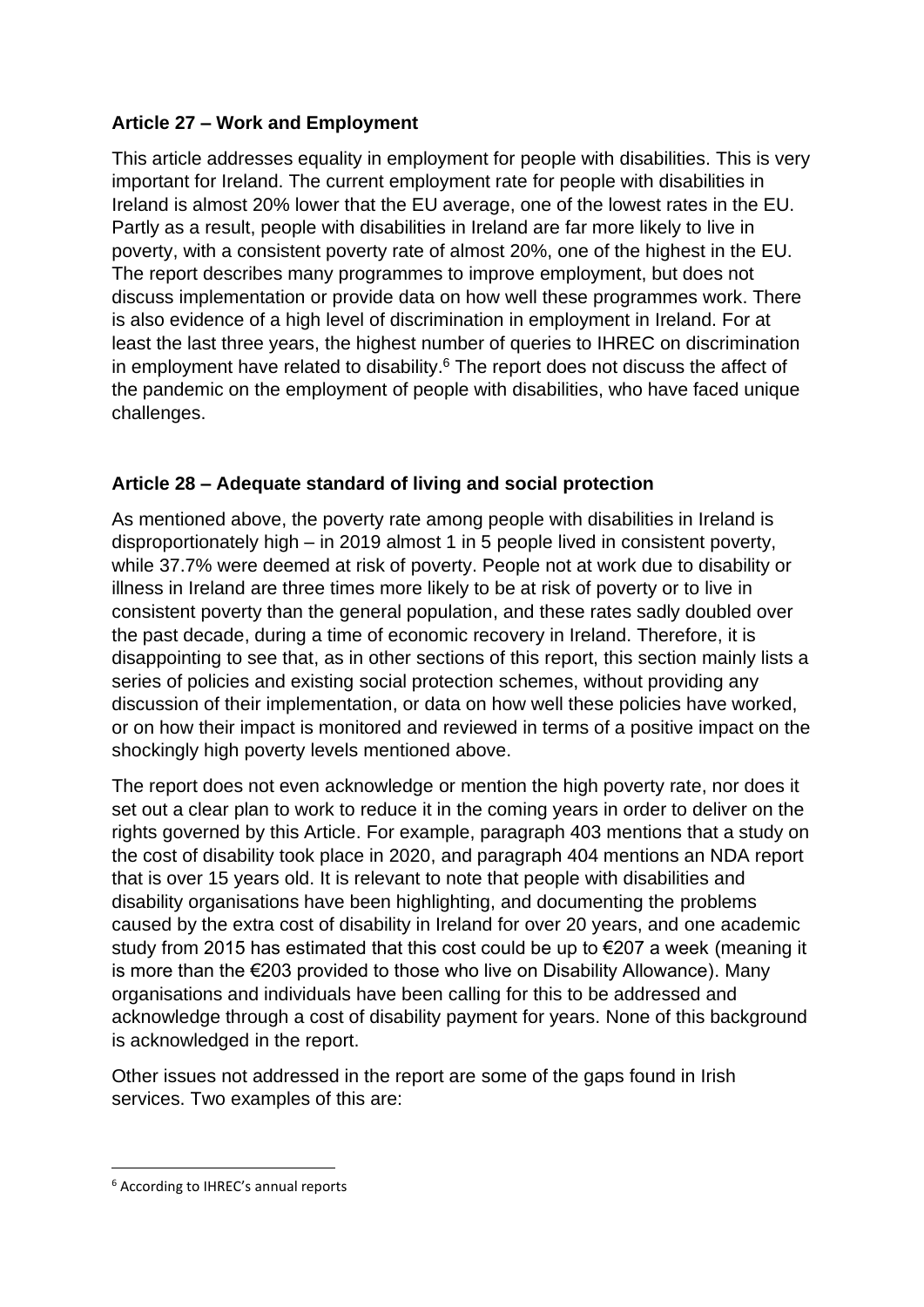- There is an age limit on eligibility for a medical card for a child whose carer or parent is getting a domiciliary carer's allowance. This is despite the fact that some children have progressive conditions, and needs increase with age.
- Certain conditions are not included in the criteria for the long term illness scheme. This seems arbitrary, and deprives some people with long term illnesses of the benefit.

# **Article 29 – Participation in political and public life**

This section covers the right to vote, participate in politics and other aspects of public life. Once again, the personal experience of people with disabilities is not present in the report. While the report highlights measure to make voting more accessible, people with disabilities still report significant problems in voting. These include:

- Returning officers not having the training to assist people with disabilities
- People in wheelchairs cannot reach the high platform in the private polling booths, might have to vote at a table where they can be seen
- Using and keeping your postal vote registration is difficult, as it must be renewed every year. The local authority is supposed to contact you to see if you still need a postal vote, but they sometimes forget. The postal vote must be signed off by a doctor, which is very much in the mindset of the medical model, and is outdated.
- Also, all of the measures to make voting more accessible mean nothing if people are unaware of them. There is no mention of measures to make people with disabilities aware of their rights.

Many areas covered by the article are left out entirely. There is no discussion of supporting people with disabilities to join political parties or run for office. There is no discussion of supporting people with disabilities to join or form advocacy organisations and other NGOs. The new Disability Participation and Consultation Network is mentioned, but that is a body designed to improve consultation with the state, and would be better placed under Article 4.

### **Article 30 – Participation on cultural life, recreation, leisure and sport**

This article addresses the participation of people with disabilities in cultural life and sports. Once again, while there is a list of programmes and policies, there is no sense of how these are implemented, and no data to support how well they work. In some cases, such as the programmes set out in paragraphs 414 and 427, programmes seem to be in danger of setting up a separate space for cultural life for people with disabilities, rather than integrating people with disabilities into mainstream cultural life.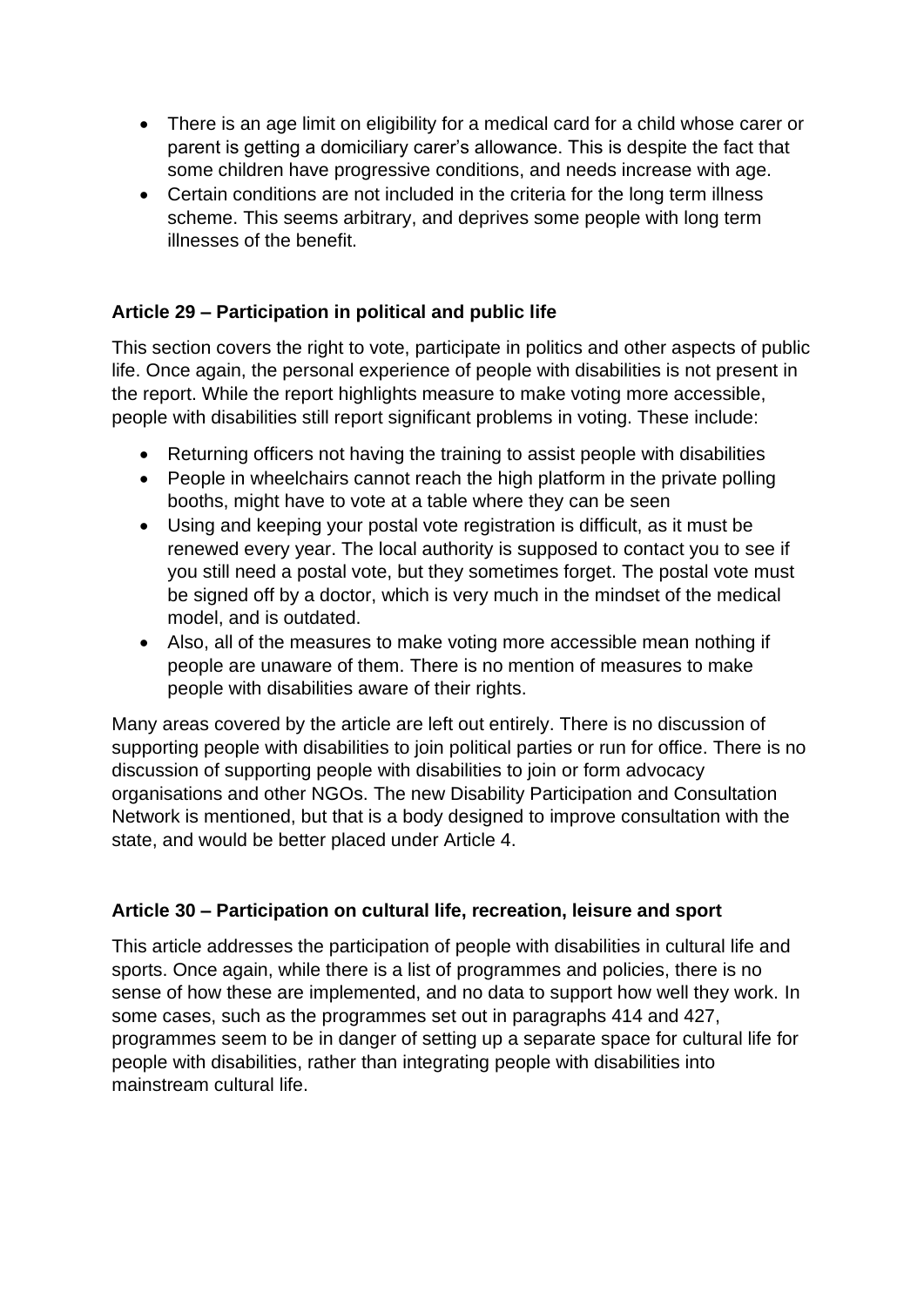### **Article 31- Statistics and data collection**

It is important that a state have complete and up-to-date statistics around the lives of people with disabilities, in order to ensure that their rights are being respected and they are treated equally in society. A lack of data can hide problems. This section of report details sources of statistics, but does not discuss how accurate the sources might be, or what is done with this data to inform policy. There is no mention of Ireland's problems disaggregating data on disability. There is also no discussion of efforts to make data on disability accessible to people with disabilities.

#### **Article 33 – National implementation and monitoring**

This section addresses the national framework that Ireland has set up to guide the implementation of the UN CRPD, and the framework to monitor that implementation. This is an important part of this convention, as a strong framework here makes implementation easier and more likely. The report states that DCEDIY is the focal point of the implementation framework, but does not make it clear that this is only an administrative appointment, and is not set out in statute. A statutory appointment would set out the powers and responsibilities of the focal point in greater detail, and give the opportunity to provide a budget for this work. The report also lists the NDIS as the force tying together government work on the UN CRPD, but the NDIS will expire at the end of this year, and there is no discussion of its replacement. Article 33 itself provides for a clear replacement: Ireland could appoint a coordination mechanism. DFI has consistently proposed that the Department of An Taoiseach is the relevant department to coordinate government actions around the UN CRPD, in keeping with its overall departmental role. Choosing not to have this coordinating function is a missed opportunity that will cause a disproportionate expenditure of energy for little progress as has been the case with the NDIS.

It is disappointing that the government has not managed to pass the Disability (Miscellaneous Provisions) Bill 2016 that would officially appoint IHREC as the monitoring mechanism, despite this bill having been drafted in 2016. However, the report also fails to acknowledge the work that IHREC has already done in anticipation of this appointment. This includes the creation of the Disability Advisory Committee, made up of members of civil society, a majority of whom have a disability, who advise IHREC on their work on the UN CRPD. In fact, the report completely fails to address 33.3 at all. This sub-article is on the role of civil society in monitoring implementation, and no information is given on its implementation.

#### **Conclusion**

As noted at the introduction of this submission it is critical that Ireland uses this initial States Report to set a clear baseline on the lived experience of people with disabilities in Ireland. This baseline should take into account the totality of the issues relating to the delivery of services and programmes currently available within the State, identifying where there is evidence the obstacles people with disabilities still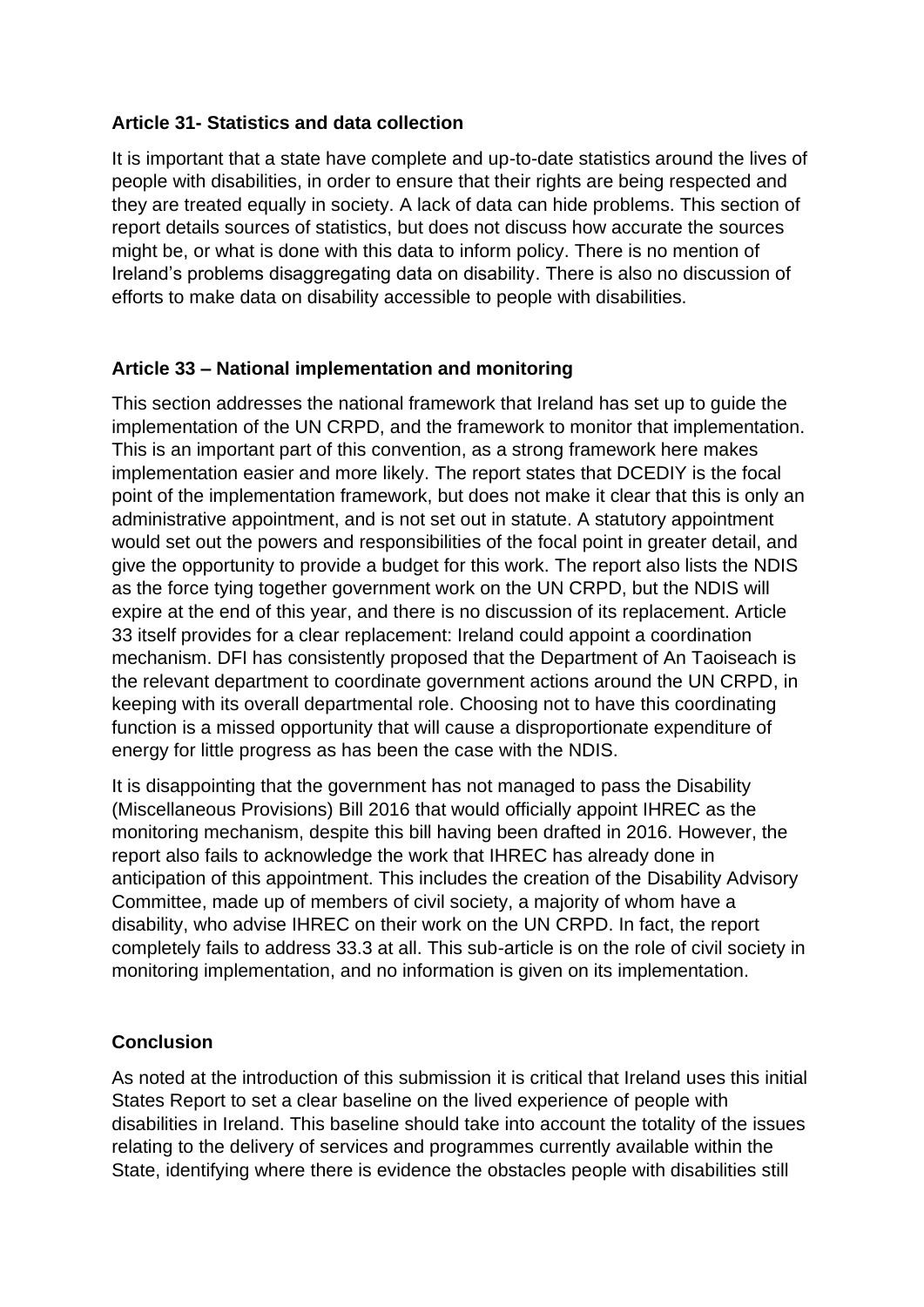face, where the state is doing well in delivering equality for people with disabilities, and where improvements need to be made. Only by setting this baseline, and using clear indicators, can Ireland's progress in the years ahead be properly measured

Although the draft report provides a comprehensive overview of the programmes in place, it fails to identify the challenges currently impeding the implementation of these programmes and legislation. Without this information it will be difficult to truly evaluate State success over the coming years.

If the report, and the UN CRPD in general, were a higher priority for the government, many of the problems found in this report could have been avoided. This is one reason that DFI has suggest that the Department of An Taoiseach should act as a coordinator, and provide a project management function to the complex, multidepartmental work of implementation and reporting. Ideally, this sort of work should be provided with the coordination and drive needed from the centre of government administration.